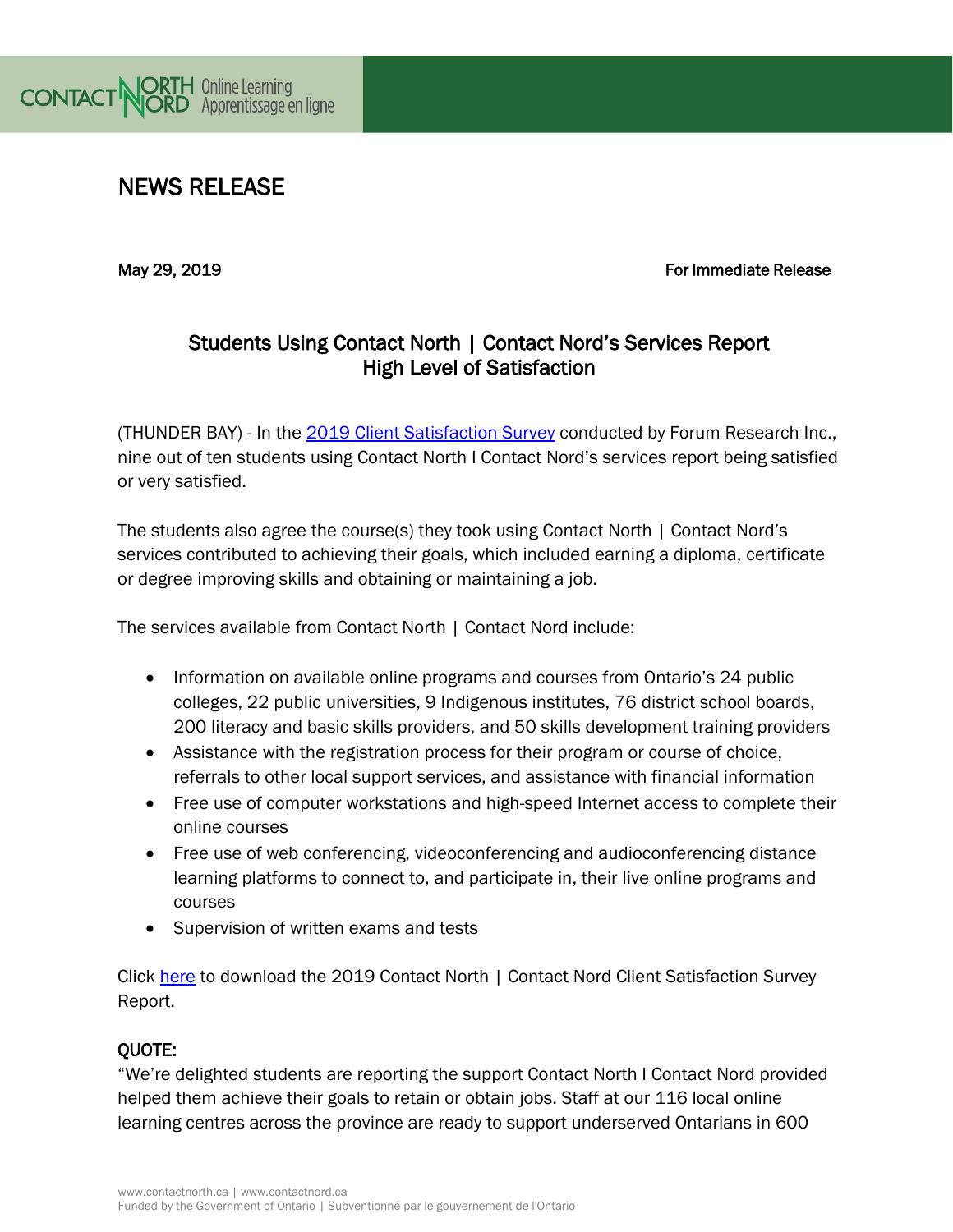small, rural, remote, Indigenous and Francophone communities get jobs by making it possible for them to access education and training without leaving their communities."

- Contact North I Contact Nord, President - Chief Executive Officer, Maxim Jean-Louis

### FAST FACTS:

89% of respondents agree the course(s) they took using Contact North | Contact Nord's services contributed to achieving their goals, which included earning a diploma, certificate or degree (69%), improving skills (35%) and obtaining or maintaining a job (31%).

25% of responded registered in seven to ten courses, suggesting they are completing a full degree or diploma.

35% of respondents completed four or more courses, 30% completed between one and three courses, 19% completed seven to ten courses, and 27% are currently registered in courses.

87% of all respondents agreed Contact North | Contact Nord provided support in the achievements of their goals.

92% were satisfied with their experiences with Contact North | Contact Nord, with 78% very satisfied and 94% are likely to recommend Contact North | Contact Nord to family and friends.